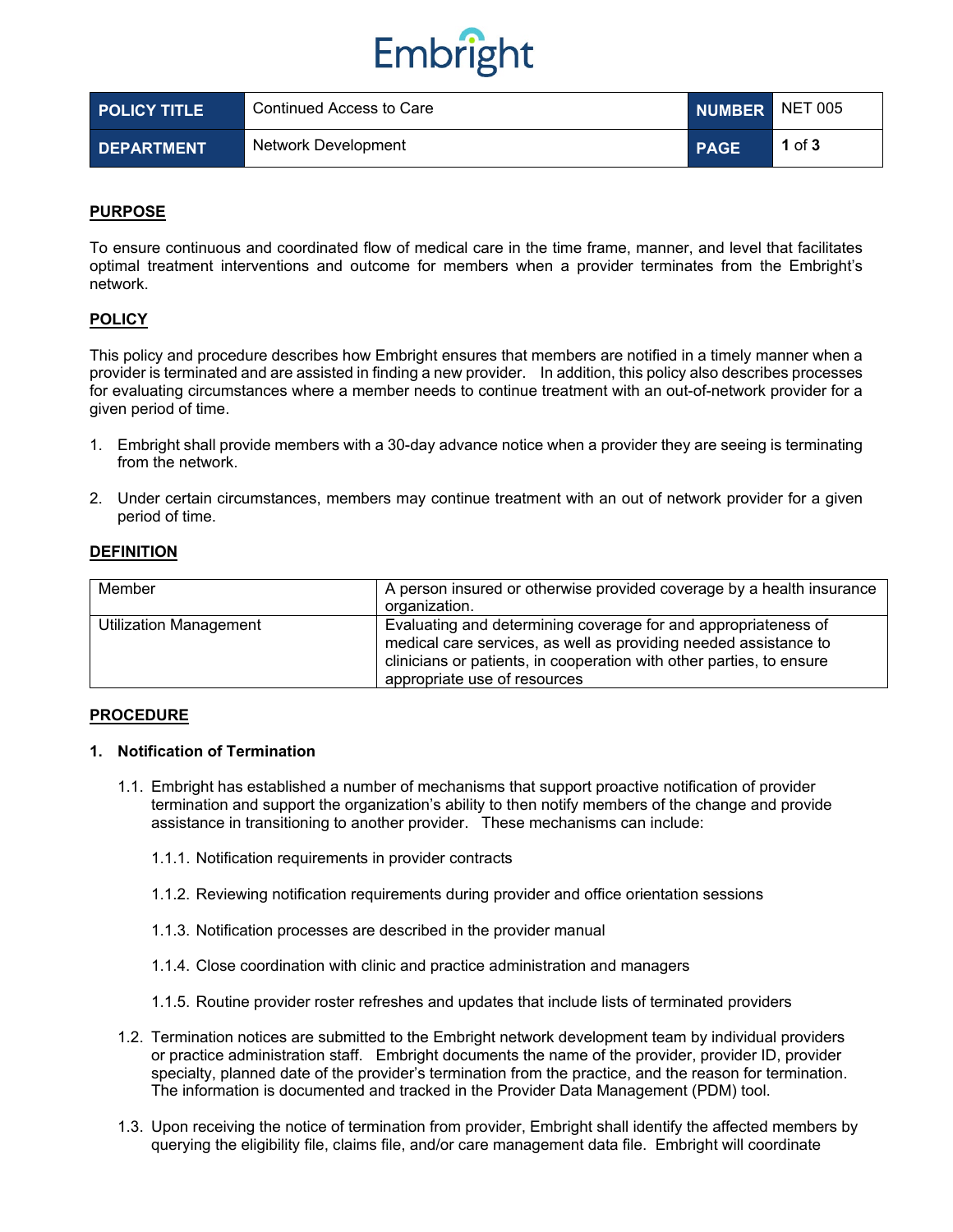# Embright

| <b>POLICY TITLE</b> | Continued Access to Care | NUMBER NET 005 |            |
|---------------------|--------------------------|----------------|------------|
| <b>DEPARTMENT</b>   | Network Development      | <b>PAGE</b>    | $2$ of $3$ |

directly with payor partners in this activity in order to ensure proactive and comprehensive identification of members who are impacted.

- 1.4. Embright shall notify the members affected by the provider termination at a minimum of 30 calendar days prior to the termination effective date and assists them select a new provider.
- 1.5. If the provider notifies Embright of termination less than 30 calendar days prior to the effective date, the affected members shall be notified as soon as possible, but no later than 30 calendar days after receipt of notification.
- 1.6. Embright will notify the members via mail, fax or secure email. The notification shall include the following information:
	- 1.6.1. Provider name
	- 1.6.2. The termination effective date
	- 1.6.3. Instructions on selecting a new provider and how to get assistance
	- 1.6.4. Information about continued access options and processes for approval

#### **2. Continued Access to Providers**

- 2.1. There may be circumstances where members are receiving and active course of treatment from a terminated provider and continued care needs to be provided to that member for a specific timeframe or course of treatment. An active course of treatment is when a member has regular visits with the practitioner to monitor the status of an illness or disorder, provide direct treatment, prescribe medication or other treatment or modify a treatment protocol. Active treatment does not include routine monitoring for a chronic condition (e.g., monitoring chronic asthma, not for an acute phase of the condition).
- 2.2. Embright identifies members who are impacted by providers who are terminated or are leaving the network and then notifies them by letter, fax and/or secure email and as described in the Network Termination process above. In the notification Embright includes information on the opportunity for members to be provided continued access to care and treatment under certain circumstances. The notification includes information on how to submit a request for continuation of care in writing or by phone. This same process can be used with members requesting continuation of care coverage even if a contract is discontinued.
- 2.3. Embright coordinates this process with payor partners to ensure their notification, timeliness, continuation of care criteria and processes are followed. In some circumstances the payor may want to administer specific aspects of the process such as medical necessity review of the request.
- 2.4. Embright providers who have terminated their contractual agreement may provide continued services to members undergoing a course of treatment, if the following conditions exist at the time of termination:
	- 2.4.1. Acute condition or serious chronic condition Following termination, the terminated provider shall continue to provide covered services to the member up to 90 days or longer, if necessary, for a safe transfer to another provider, as determined by Embright and/or the payor partner.
	- 2.4.2. Pregnancy The terminated provider shall continue to provide services following termination until postpartum services related to delivery are completed or longer, if necessary for a safe transfer.